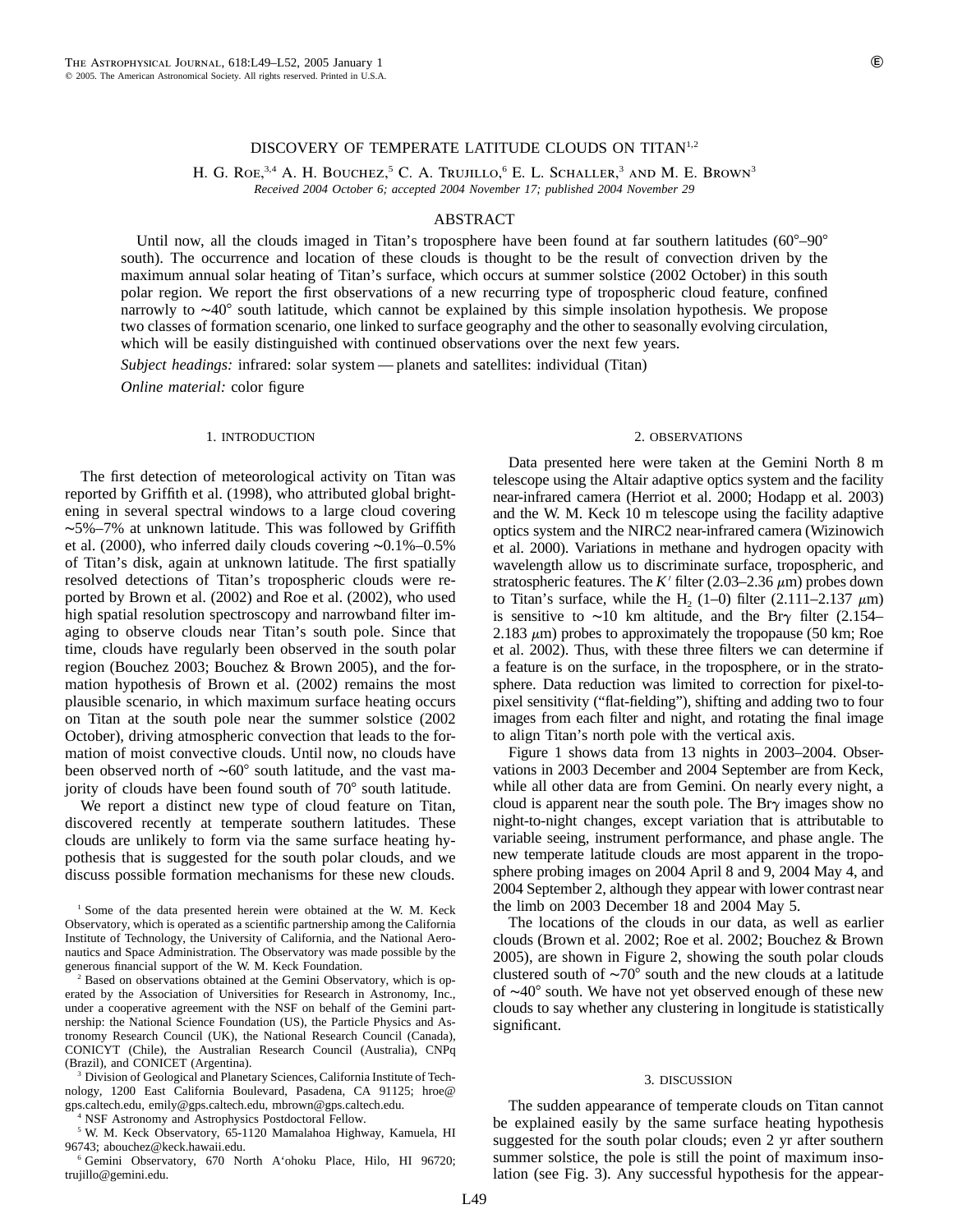

Fig. 1.—Observations of Titan in the three filters. Subobserver longitude and latitude are given. From left to right are images in K' (surface probing), H<sub>2</sub> (1–0) (troposphere probing), and Brg (stratosphere probing). The wire frame at the lower right is for a subobserver latitude of 25-.6 south. All images are scaled to show Titan at the same size, although its angular diameter ranged over 0.73–0.88. In the stratospheric probing images, we see only the limb-brightened stratospheric haze, with a seasonal north-south asymmetry. In the tropospheric probing images, we see the stratospheric hazes limb-brightened, a general brightening in the south due to the tropopause cirrus, the distinct south polar clouds (see especially April 9, although a cloud is near the south pole in every one of these images), and the new ∼40<sup>o</sup> south clouds, which are especially apparent on April 8–9, May 4, and September 2. The new temperate latitude clouds are indicated with white arrows. In the surface probing images, Titan's 22°.5 day<sup>-1</sup> rotation rate is apparent and the tropospheric clouds also appear.

ance of these new clouds will need to explain several distinct characteristics: (1) The clouds are clustered in latitude (37-– 44° south), although they are not at identical latitudes. For example, the point-source cloud of September 2 is at  $38^{\circ} \pm$ 2° south, while the extended cloud of the same date is at  $44^{\circ} \pm 2^{\circ}$  south. (2) We first observed the new clouds in 2003 December and have seen them regularly, although not constantly, since that time. In spite of numerous earlier observations that would have resolved these clouds, they were not observed earlier, suggesting they are a new or irregularly occurring phenomenon. (3) Like the south polar clouds, these clouds are tropospheric and do not extend into the stratosphere. (4) Most of the clouds extend in longitude for several hundred to several thousand kilometers.

After considering many conceivable methods for forming clouds on Titan, we find two plausible classes of cloud formation models that satisfy all of the constraints above and that could possibly explain these new recurring clouds. The first class of model for spatially confined recurring cloud formation attempts to tie the location of clouds directly to geographic features on the surface of Titan. On the Earth, examples of

such spatially confined clouds include orographic, marine, and volcanic clouds. On Titan, the recent sudden onset of temperate latitude cloud activity argues against a permanent surface characteristic—such as the presence of mountain or an ocean being the sole cloud instigator. We are led to examine instead potential transient events that might be occurring on Titan's surface as a possible source of the recurring but transient clouds. Some conceivable sporadic events tied to Titan's surface involve hypothetical geyser or cryovolcanic activity. Geysers on Titan could not rise high enough to directly form tropospheric clouds (Lorenz 2002), but injection of methane even at the base of the troposphere could cause enough condensation and latent heat release to drive runaway convection and subsequent cloud formation. Cryovolcanism on Titan would likewise not be expected to inject material high into the troposphere (Lorenz 1996) but could release methane and again drive convection and cloud formation. An interesting possibility with no Earth analog is that a small amount of geothermal heating in one location could raise the surface temperature of Titan by enough to drive south polar–style convection and cloud formation. As is hypothesized for the south pole, a surface tem-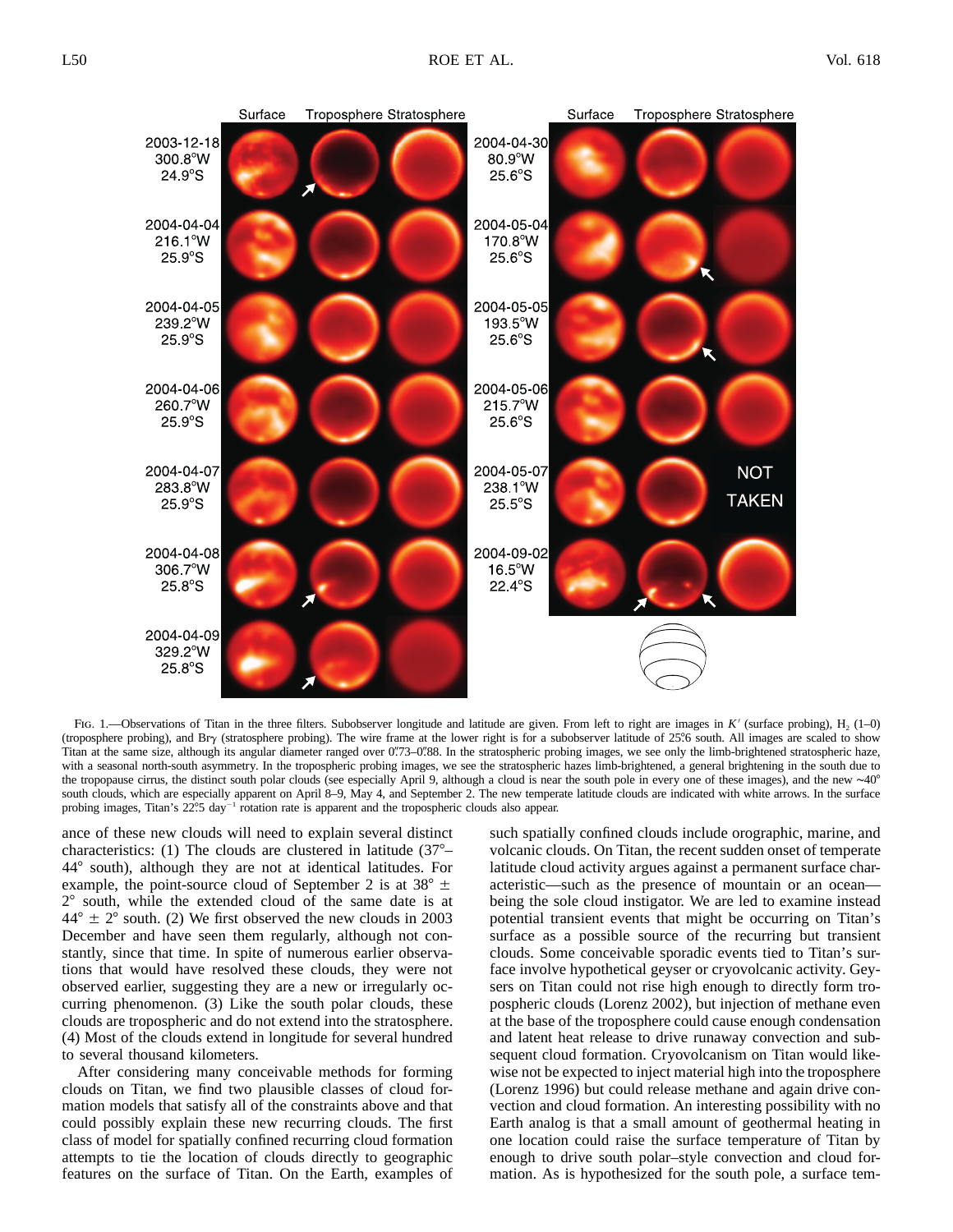

Fig. 2.—Locations of the previously observed south polar clouds (*diamonds*). Extended temperate latitude clouds are represented by solid lines, with an arrow indicating where the cloud may have extended beyond the visible limb of Titan. One spatially unresolved temperate latitude cloud was observed on 2004 September 2 (*square*). The uncertainty in location is  $1^{\circ}-3^{\circ}$ . [See the *electronic edition of the Journal for a color version of this figure*.]

perature increase of only a few degrees kelvin is thought to be sufficient to drive cloud formation.

A second class of model for latitudinally confined cloud formation suggests that, like the south polar clouds, the temperate clouds are tied to Titan's seasonally varying patterns of insolation and global circulation. As Titan moves from southern summer solstice to the spring equinox, the latitude of maximum insolation moves from the pole to the equator, as shown in Figure 3. By equinox (which next occurs in 2009), the global circulation will shift from the pole-to-pole flow thought to occur currently to a two-cell system rising at the equator and sinking at the poles (Tokano et al. 2001). As on the Earth, cloud formation should occur at the location of the rising branch of the circulation system, so by equinox the clouds should shift from the pole to the equator. Between the solstice and equinox, the cloud position has been predicted to follow the location of maximum average insolation (Brown et al. 2002). Yet the south pole remains the point of maximum average insolation until 2005 July, and we expect cooling of the south pole to take even longer, so this initial prediction from the global circulation hypothesis cannot explain the appearance of these temperate clouds. Nonetheless, we note that a secondary local maximum in the average insolation began to occur in 2004 February at ∼52° south. This secondary maximum moves northward quickly, passing 40° south in 2005 January. While the presence of a local maximum in insolation does not lead to convection in any simple way, the shift from a singlecell to a two-cell circulation is complicated, so we do not immediately rule out this secondary insolation peak as perhaps beginning to drive this large-scale circulation shift and thus temperate cloud formation. Such complex behavior is best explored in global circulation models (GCMs). Current Titan GCMs (see, e.g., Tokano et al. 2001 and references therein) hold surface temperature temporally fixed and so cannot capture these types



FIG. 3.—Daily mean insolation at the top of Titan's atmosphere. The maximum seasonal insolation occurs at the south pole at the time of southern summer solstice (SSS). In early 2004, a local maximum emerges at ∼50° south and then moves northward and becomes the global maximum in 2005 July.

of behaviors (including the south polar clouds). New Titan GCMs that allow surface temperature to seasonally vary are needed to test the viability of this hypothesis.

While both of these classes of models fit the constraints of the current observations, both suffer severe limitations. The geological explanation relies on hypothetical cryovolcanic activity that has never been seen and is perhaps unlikely. The meteorological explanation relies on the fact that the circulation is complicated, to dismiss the initial prediction that cloud formation should still occur exclusively at the south pole for several more years. Nonetheless, these two classes of models do the best job of meeting the constraints of the current observations.

Determining which one of the classes of models best explains these new clouds is a straightforward observational problem. In the geological models, the clouds are tied to surface features that move only on geological timescales. These temperate clouds will permanently remain at the locations we see them today, even as the large-scale circulation shifts. In contrast, the meteorological hypothesis predicts that the clouds will move northward as the secondary maximum (and eventually the maximum) in solar insolation moves northward. The beginning of the movement from  $40^{\circ}$  south to the equator in only 7 yr will be easily seen in remote observations of these clouds over the next few years.

H. G. R. is supported by an NSF Astronomy and Astrophysics Postdoctoral Fellowship under award AST-0401559. Additional support was provided by NSF award AST-0307929. The authors wish to recognize and acknowledge the very significant cultural role and reverence that the summit of Mauna Kea has always had within the indigenous Hawaiian community. We are most fortunate to have the opportunity to conduct observations from this mountain.